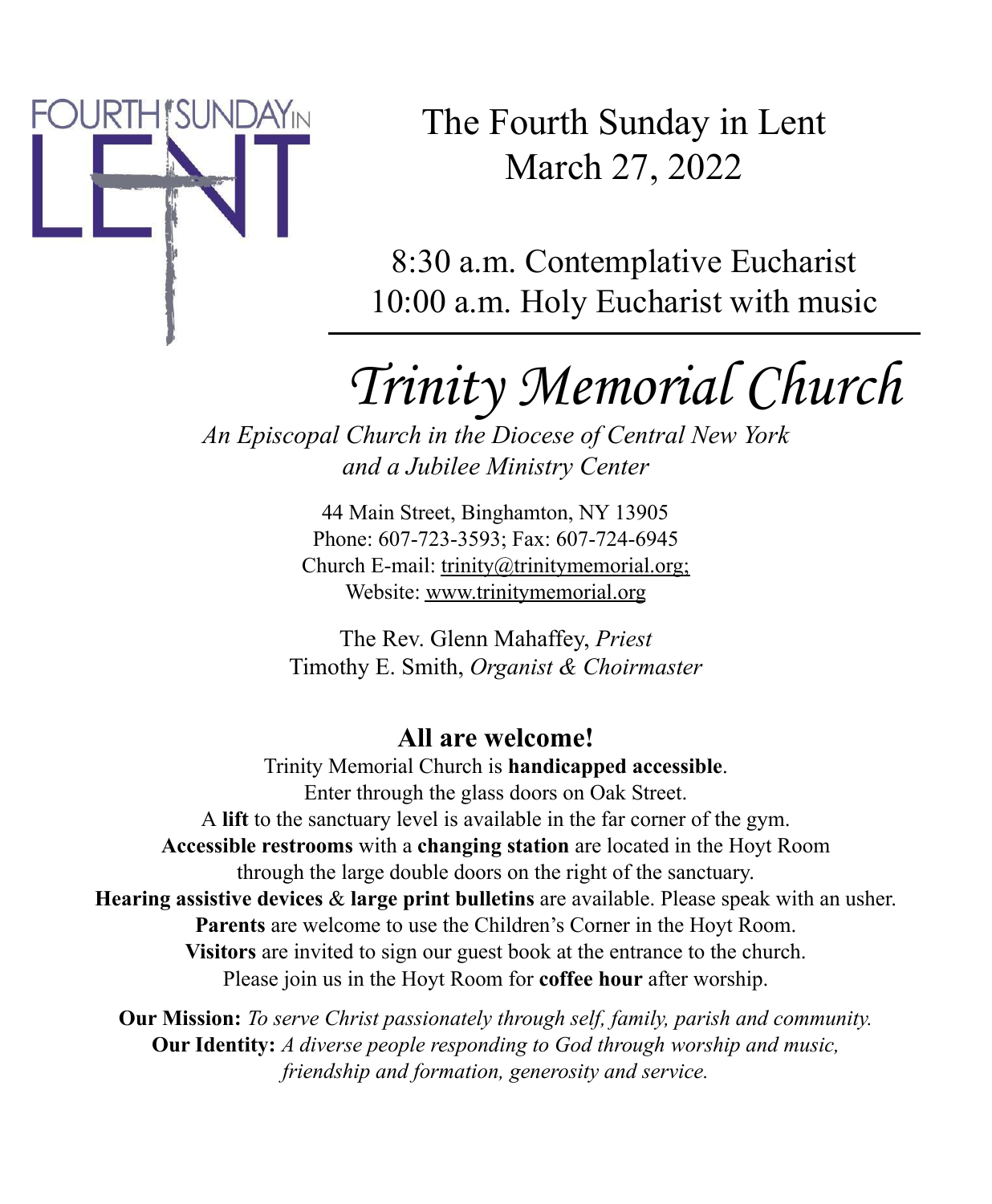# **The Gathering**

| Prelude    | Sehr Langsam, from Sonata III                                              | Paul Hindemith    |
|------------|----------------------------------------------------------------------------|-------------------|
| $Hvmn$ 411 | O Bless the Lord, O My Soul<br>(Hymns are found in the blue $Hymnal$ 1982) | <i>St. Thomas</i> |

#### **A Penitential Order**

*Priest* Bless the Lord who forgives all our sins. *People God's mercy endures forever***.**

*Priest* If we say that we have no sin, we deceive ourselves, and the truth is not in us. But if we confess our sins, God, who is faithful and just, will forgive our sins and cleanse us from all unrighteousness. 1 John 1:8, 9

*Priest* Let us confess our sins against God and our neighbor.

*God of all mercy, we confess that we have sinned against you, opposing your will in our lives. We have denied your goodness in each other, in ourselves, and in the world you have created. We repent of the selfishness that enslaves us, the self-centered acts we have done, and those done on our behalf. Forgive, restore, and strengthen us through our Savior Jesus Christ, that we may abide in your love and serve only your will. Amen.*

# **The Absolution**

*Priest*

The almighty and merciful Lord have mercy on you, forgive you all your sins through our Lord Jesus Christ, strengthen you in all goodness, and by the power of the Holy Spirit keep you in eternal life. *Amen*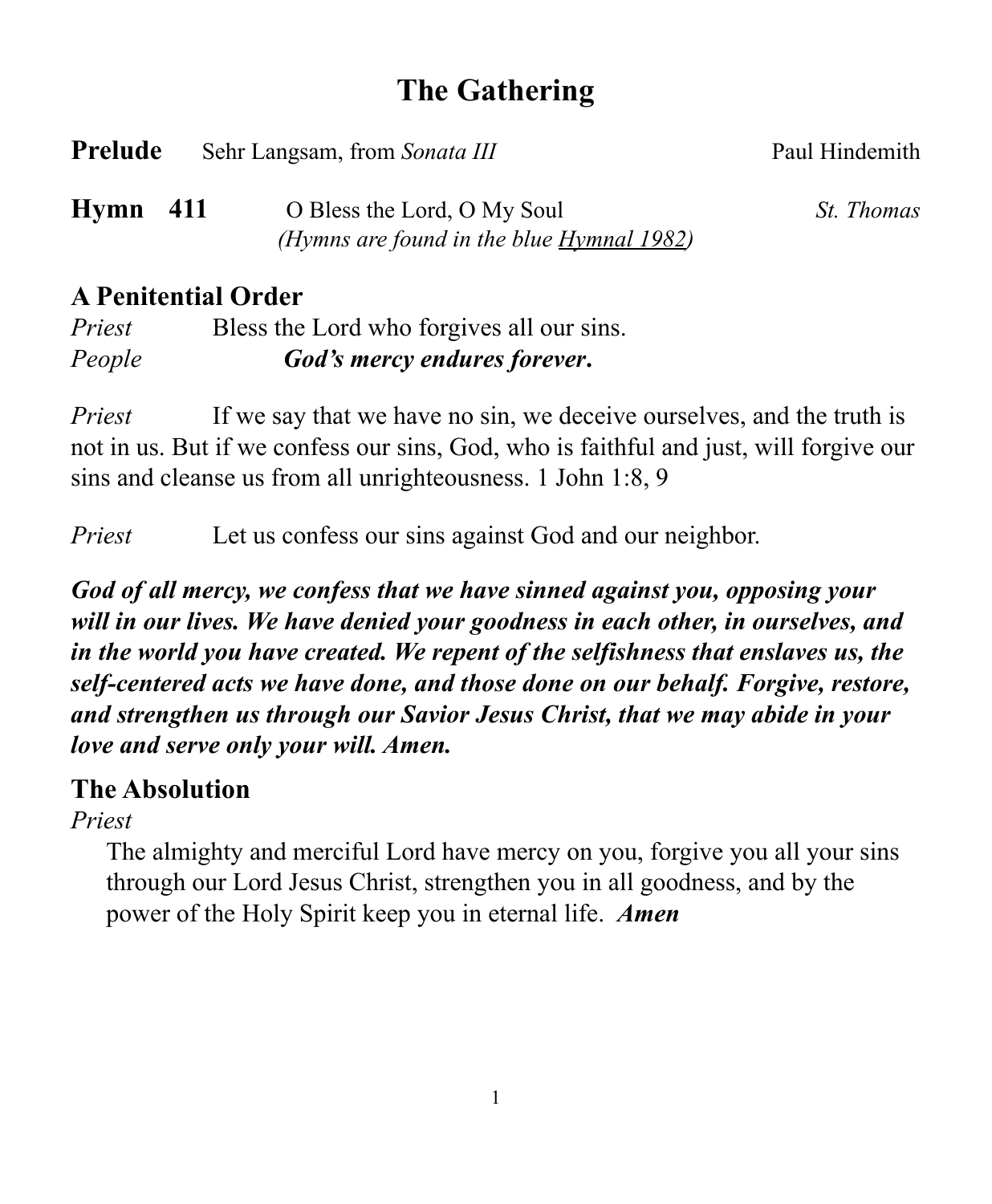

#### **The Collect of the Day**

*Priest* The Lord be with you.

*People And also with you.*

*Priest* Let us pray.

Gracious Father, whose blessed Son Jesus Christ came down from heaven to be the true bread which gives life to the world: Evermore give us this bread, that he may live in us, and we in him; who lives and reigns with you and the Holy Spirit, one God, now and forever. *Amen.*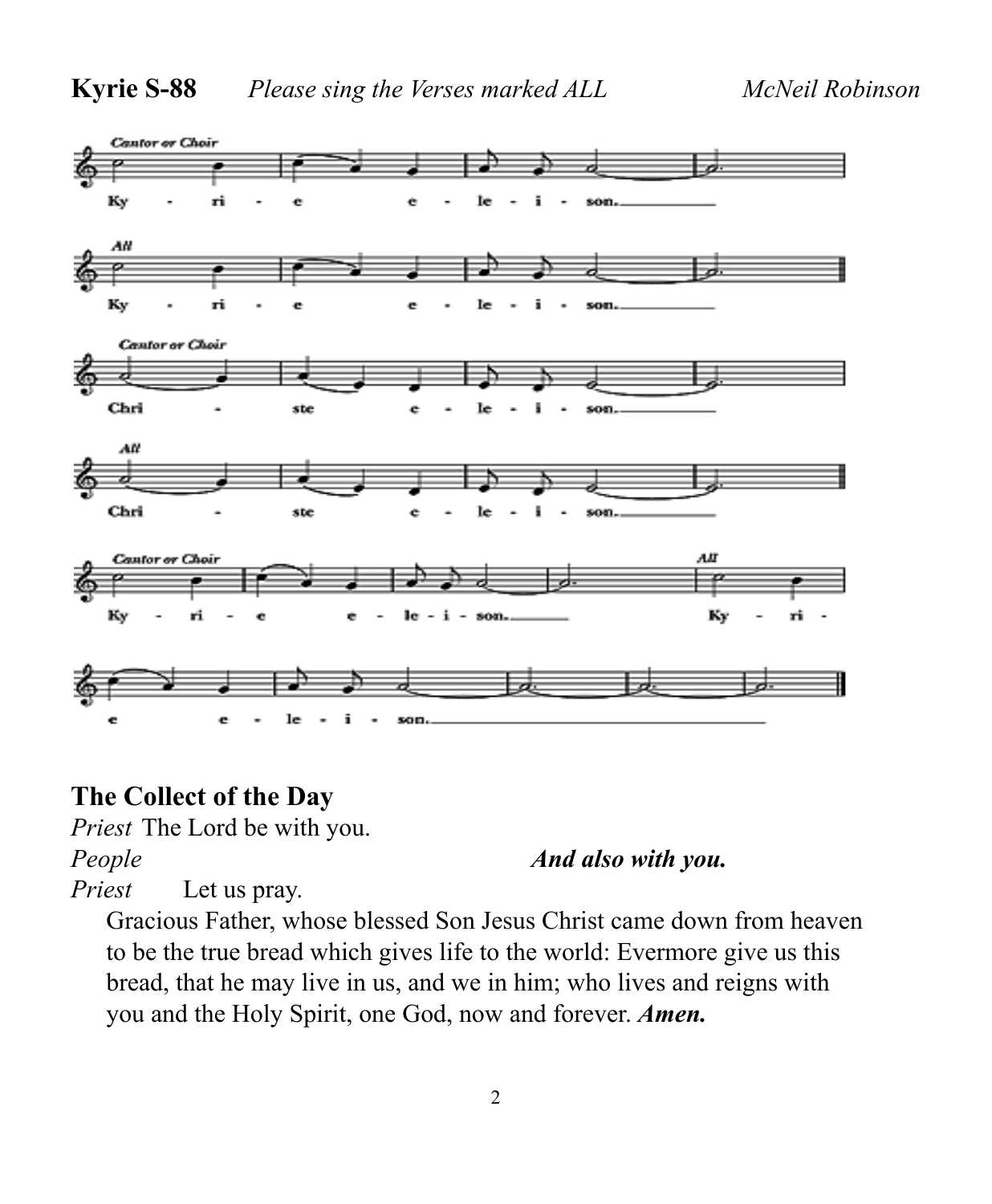# **The Lessons**

# **The First Reading: Joshua 5:9-12**

The Lord said to Joshua, "Today I have rolled away from you the disgrace of Egypt." And so that place is called Gilgal to this day.

While the Israelites were camped in Gilgal they kept the passover in the evening on the fourteenth day of the month in the plains of Jericho. On the day after the passover, on that very day, they ate the produce of the land, unleavened cakes and parched grain. The manna ceased on the day they ate the produce of the land, and the Israelites no longer had manna; they ate the crops of the land of Canaan that year.

| Priest   | The Word of the Lord.                                                               |                       |
|----------|-------------------------------------------------------------------------------------|-----------------------|
| People   | <b>Thanks be to God.</b>                                                            |                       |
| Psalm 32 | Refrains after 4, 8, 12                                                             | <b>Thom Robertson</b> |
|          | Happy are those whose trans-gres-sions are for giv-en and whose sin is put a - way! |                       |
|          | 1 Happy are they whose transgressions are forgiven, *                               |                       |
|          | and whose sin is put away!                                                          |                       |
|          | 2 Happy are they to whom the Lord imputes no guilt, *                               |                       |
|          | and in whose spirit there is no guile!                                              |                       |
|          | 3 While I held my tongue, my bones withered away, *                                 |                       |
|          | because of my groaning all day long.                                                |                       |
|          | 4 For your hand was heavy upon me day and night; *                                  |                       |
|          | my moisture was dried up as in the heat of summer.                                  | <b>REFRAIN</b>        |
|          | 5 Then I acknowledged my sin to you, *                                              |                       |
|          | and did not conceal my guilt.                                                       |                       |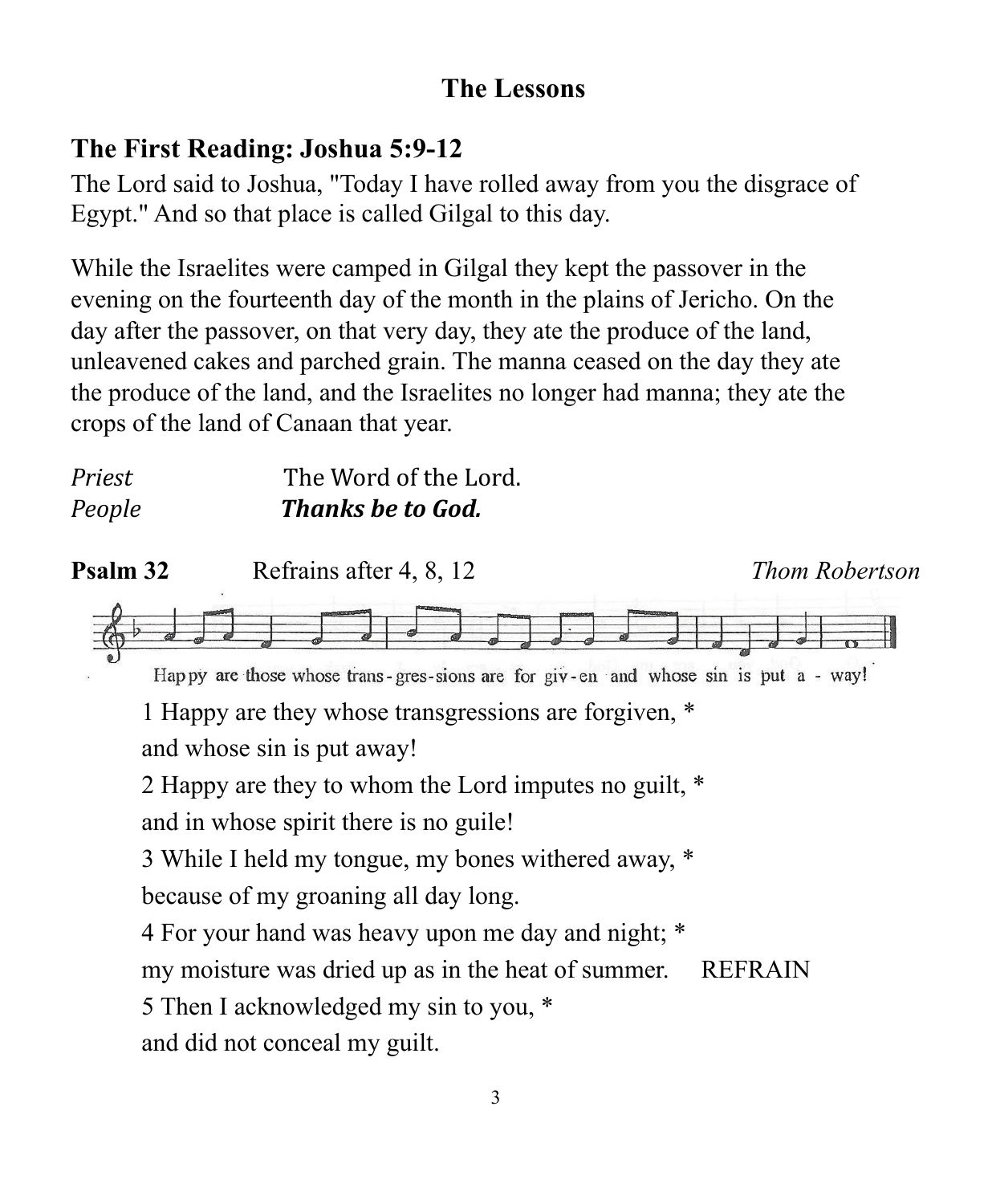6 I said," I will confess my transgressions to the Lord." \* Then you forgave me the guilt of my sin.

7 Therefore all the faithful will make their prayers to you in time of trouble; \*when the great waters overflow, they shall not reach them. 8 You are my hiding-place;

you preserve me from trouble; \*

you surround me with shouts of deliverance. REFRAIN

9 "I will instruct you and teach you in the way that you should go; \* I will guide you with my eye.

10 Do not be like horse or mule, which have no understanding; \* who must be fitted with bit and bridle,

or else they will not stay near you."

11 Great are the tribulations of the wicked; \*

but mercy embraces those who trust in the Lord.

12 Be glad, you righteous, and rejoice in the Lord; \*

shout for joy, all who are true of heart. REFRAIN

# **The Second Reading: 2 Corinthians 5:16-21**

From now on, we regard no one from a human point of view; even though we once knew Christ from a human point of view, we know him no longer in that way. If anyone is in Christ, there is a new creation: everything old has passed away; see, everything has become new! All this is from God, who reconciled us to himself through Christ, and has given us the ministry of reconciliation; that is, in Christ God was reconciling the world to himself, not counting their trespasses against them, and entrusting the message of reconciliation to us. So we are ambassadors for Christ, since God is making his appeal through us; we entreat you on behalf of Christ, be reconciled to God. For our sake he made him to be sin who knew no sin, so that in him we might become the righteousness of God.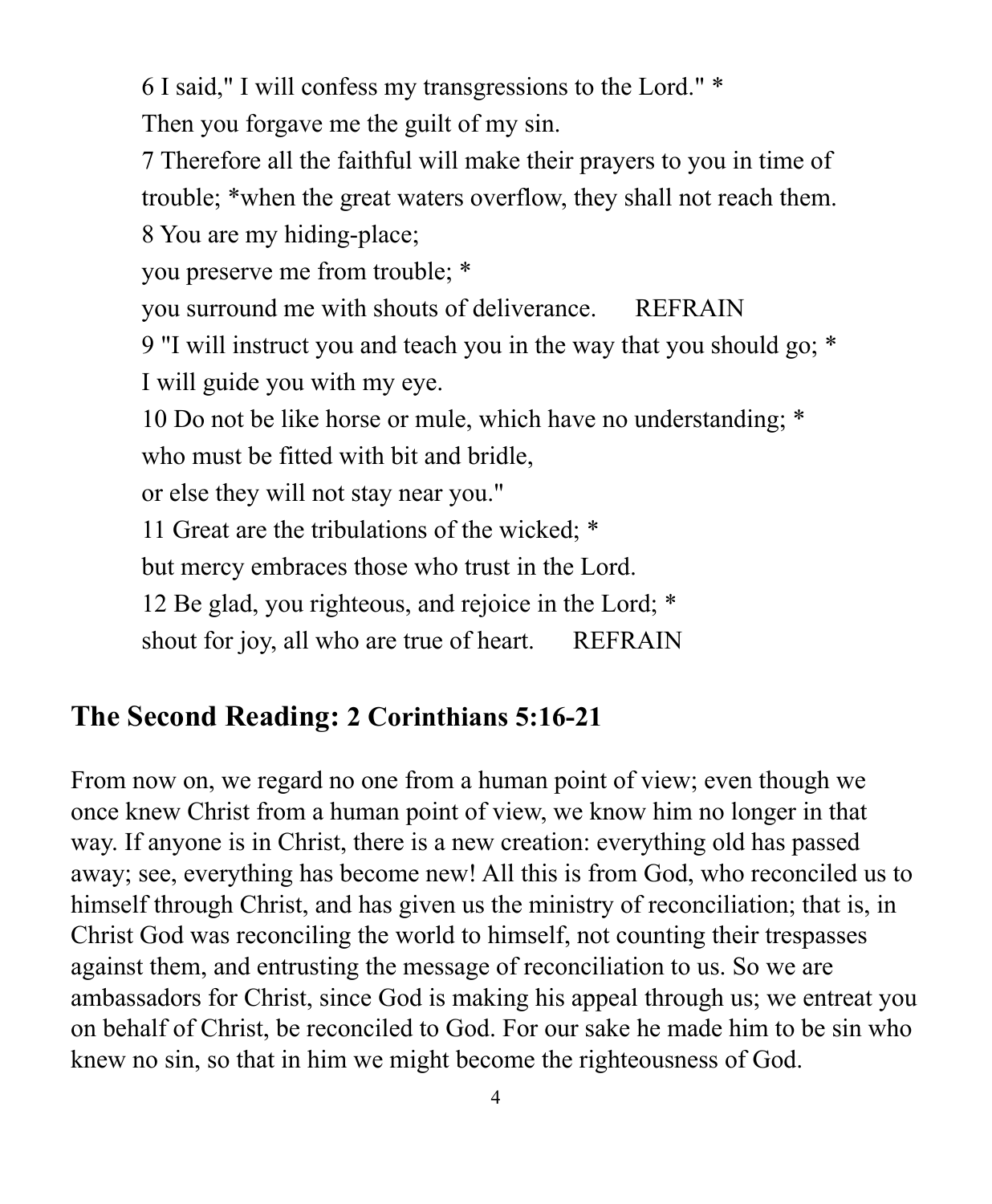| Lector   | The Word of the Lord.                                       | People | <b>Thanks be to God.</b> |                  |
|----------|-------------------------------------------------------------|--------|--------------------------|------------------|
| Hymn 141 | Wilt thou forgive that sin, where I begun                   |        |                          | So giebst du nun |
| Priest   | The Holy Gospel of our Lord Jesus Christ according to Luke. |        |                          |                  |

*People Glory to you, Lord Christ.*

# **The Holy Gospel: Luke 15:1-3, 11b-32**

All the tax collectors and sinners were coming near to listen to Jesus. And the Pharisees and the scribes were grumbling and saying, "This fellow welcomes sinners and eats with them." So Jesus told them this parable:

"There was a man who had two sons. The younger of them said to his father, 'Father, give me the share of the property that will belong to me.' So he divided his property between them. A few days later the younger son gathered all he had and traveled to a distant country, and there he squandered his property in dissolute living. When he had spent everything, a severe famine took place throughout that country, and he began to be in need. So he went and hired himself out to one of the citizens of that country, who sent him to his fields to feed the pigs. He would gladly have filled himself with the pods that the pigs were eating; and no one gave him anything. But when he came to himself he said, 'How many of my father's hired hands have bread enough and to spare, but here I am dying of hunger! I will get up and go to my father, and I will say to him, "Father, I have sinned against heaven and before you; I am no longer worthy to be called your son; treat me like one of your hired hands."' So he set off and went to his father. But while he was still far off, his father saw him and was filled with compassion; he ran and put his arms around him and kissed him. Then the son said to him, 'Father, I have sinned against heaven and before you; I am no longer worthy to be called your son.' But the father said to his slaves, 'Quickly, bring out a robe--the best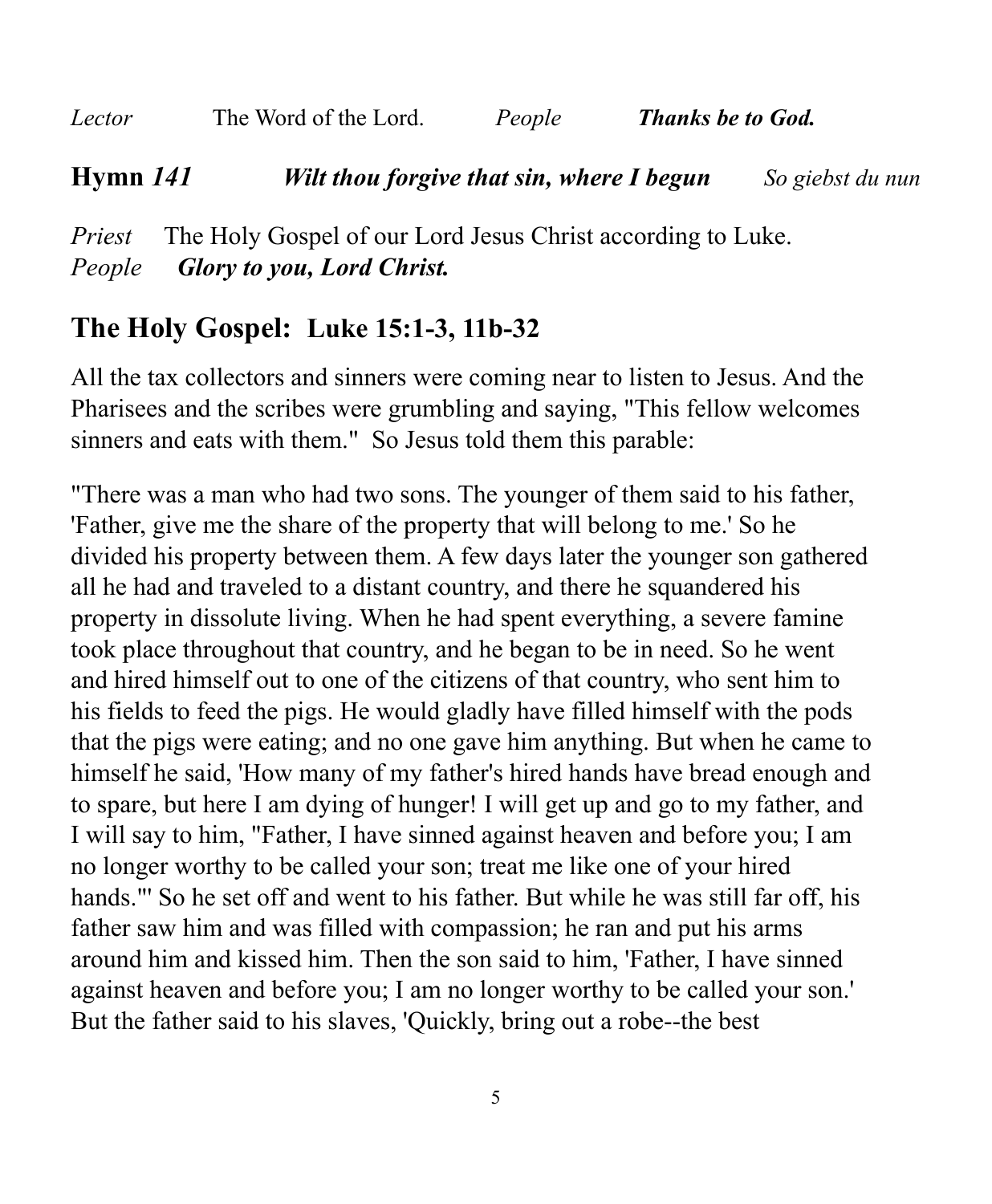one--and put it on him; put a ring on his finger and sandals on his feet. And get the fatted calf and kill it, and let us eat and celebrate; for this son of mine was dead and is alive again; he was lost and is found!' And they began to celebrate.

"Now his elder son was in the field; and when he came and approached the house, he heard music and dancing. He called one of the slaves and asked what was going on. He replied, 'Your brother has come, and your father has killed the fatted calf, because he has got him back safe and sound.' Then he became angry and refused to go in. His father came out and began to plead with him. But he answered his father, 'Listen! For all these years I have been working like a slave for you, and I have never disobeyed your command; yet you have never given me even a young goat so that I might celebrate with my friends. But when this son of yours came back, who has devoured your property with prostitutes, you killed the fatted calf for him!' Then the father said to him, 'Son, you are always with me, and all that is mine is yours. But we had to celebrate and rejoice, because this brother of yours was dead and has come to life; he was lost and has been found.'"

| Priest | The Gospel of the Lord.            |
|--------|------------------------------------|
| People | <b>Praise to you, Lord Christ.</b> |

#### **Sermon The Rev. Glenn Mahaffey**

#### **The Nicene Creed**

*We believe in one God, the Father, the Almighty, maker of heaven and earth, of all that is, seen and unseen. We believe in one Lord, Jesus Christ, the only Son of God, eternally begotten of the Father, God from God, Light from Light, true God from true God, begotten, not made, of one Being with the Father. Through him all things were made. For us and for our salvation he came down from heaven:*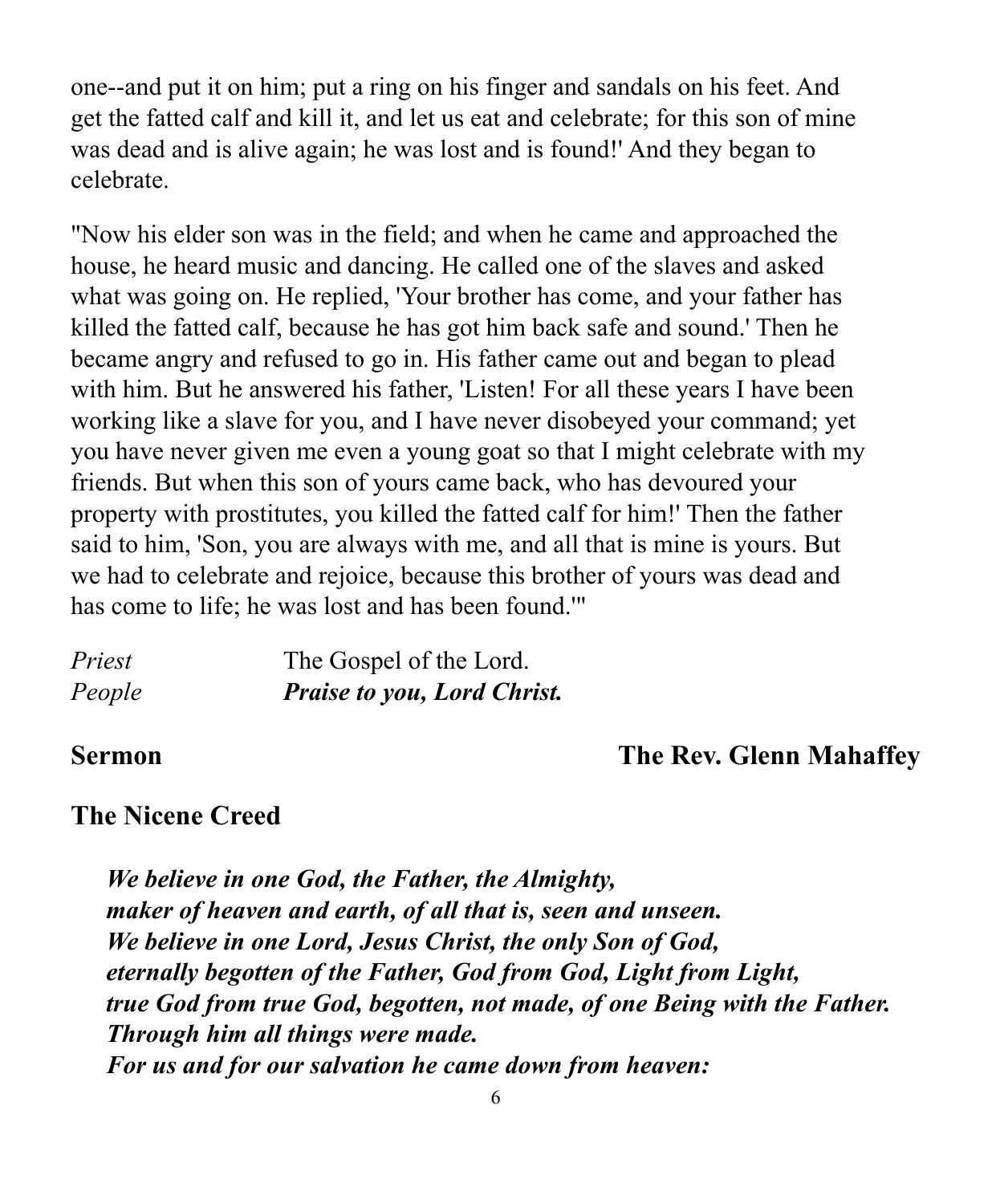*by the power of the Holy Spirit He became incarnate from the Virgin Mary, and was made man. For our sake he was crucified under Pontius Pilate; He suf ered death and was buried. On the third day he rose again in accordance with the Scriptures; He ascended into heaven and is seated at the right hand of the Father. He will come again in glory to judge the living and the dead, and his kingdom will have no end. We believe in the Holy Spirit, the Lord, the giver of life, who proceeds from the Father and the Son. With the Father and the Son he is worshiped and glorified. He has spoken through the Prophets. We believe in one holy catholic and apostolic Church. We acknowledge one baptism for the forgiveness of sins. We look for the resurrection of the dead, and the life of the world to come. Amen.*

*(You may be seated.)*

**Orison Day by Day** *Searle Wright*

*The People stand or kneel*

**The Prayers of the People (Adapted from New Zealand BCP)** Father, enliven the Church for its mission *that we may be salt of the earth and light to the world.*

We pray for Michael, our Presiding Bishop, for DeDe our Bishop, for Glenn our Priest and for all the lay leaders and members of this congregation. O Lord, breathe fresh life into your people. *Give us power to reveal Christ in word and action.*

We pray for the world, especially for the hungry, the poor, the innocents who are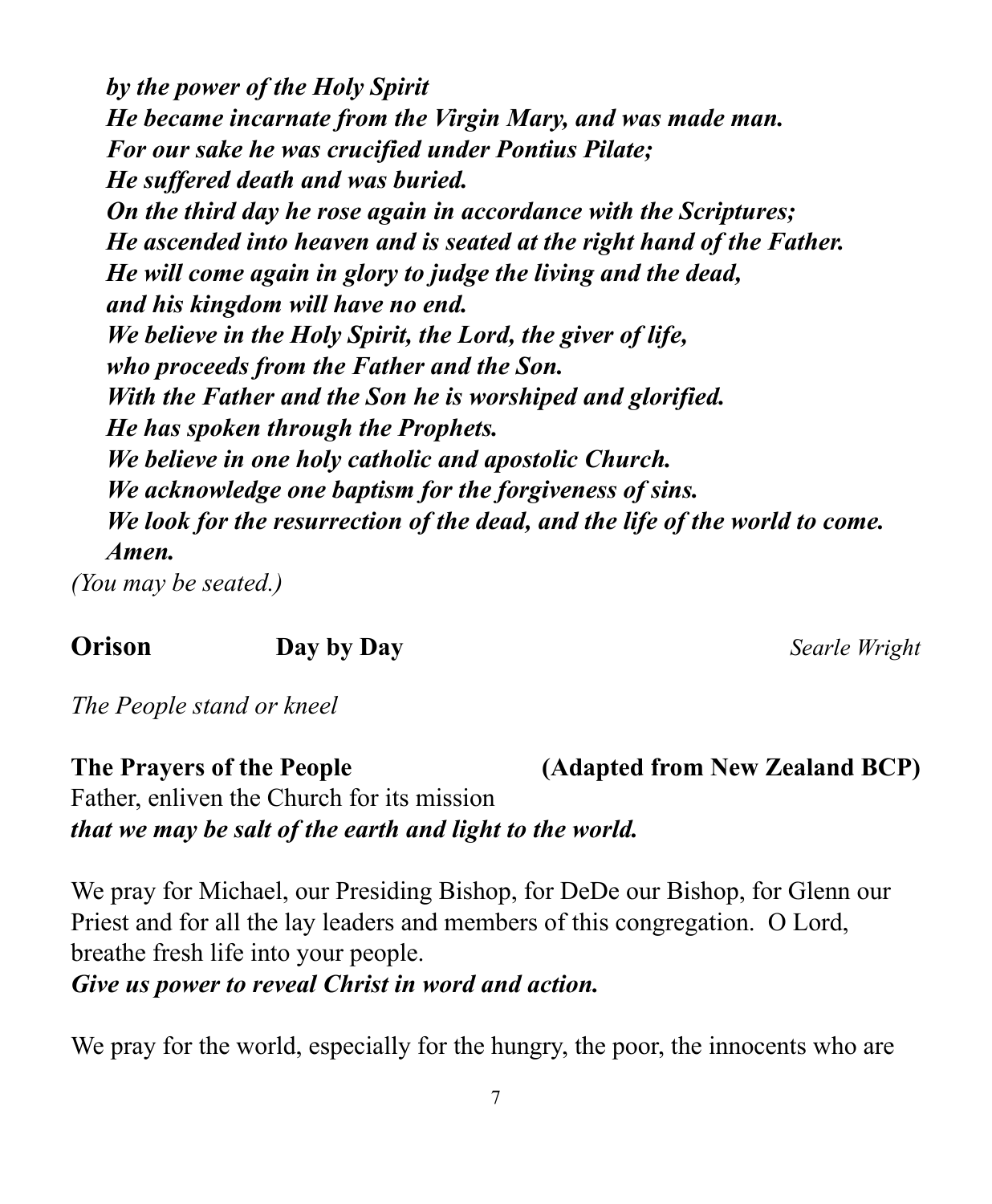caught in the midst of conflict. Creator of all, lead us and every people into ways of justice and peace.

*That we may respect one another in freedom and truth.*

Awaken in us a sense of wonder for the earth and all that is in it. *Teach us to care creatively for its resources.*

We pray for the community: especially for those who struggle with poverty and hunger. God of truth inspire with your wisdom those whose decisions affect the lives of others, especially our elected officials,

*that all may act with integrity and courage.*

We give thanks to those who are celebrating birthdays, especially Tim Chaffee, Katie Bowell, Marena Gonz and Nelson Pereira. Are there others? *Please share your prayers silently or aloud.* Give grace to all whose lives are linked with ours, *May we serve Christ in one another and love as he loves us.*

We pray for those in need, especially; Diane; Christine; Catherine; Pam; Drieux; Sai Loksupcharoen; Katherine Bigelow; Michael Abbott Copeland; John & Marcy; Rudy; Nancy Campbell; Andrew & Mary; Rebecca Seager; Michael Lawler; Ida Fernandes; Michelle; Jeremy & Kristen; Bernice Georges; Chucky; Tom; Rose; Jeff & Nicole; Connie Alexander; Lorraine; Nick Carter, Charles Levchak,Virginia Chatterton; Mal Cohen; Robert Walkling, Are there others? *Please share your prayers silently or aloud.* God of hope, comfort and restore all who suffer in body, mind or spirit.

*May they know the power of your healing love.*

Make us willing agents of your compassion. *Strengthen us as we share in making people whole.*

We remember those who have died, Sally Shumaker, are there others? *Please share your prayers silently or aloud.* Loving God,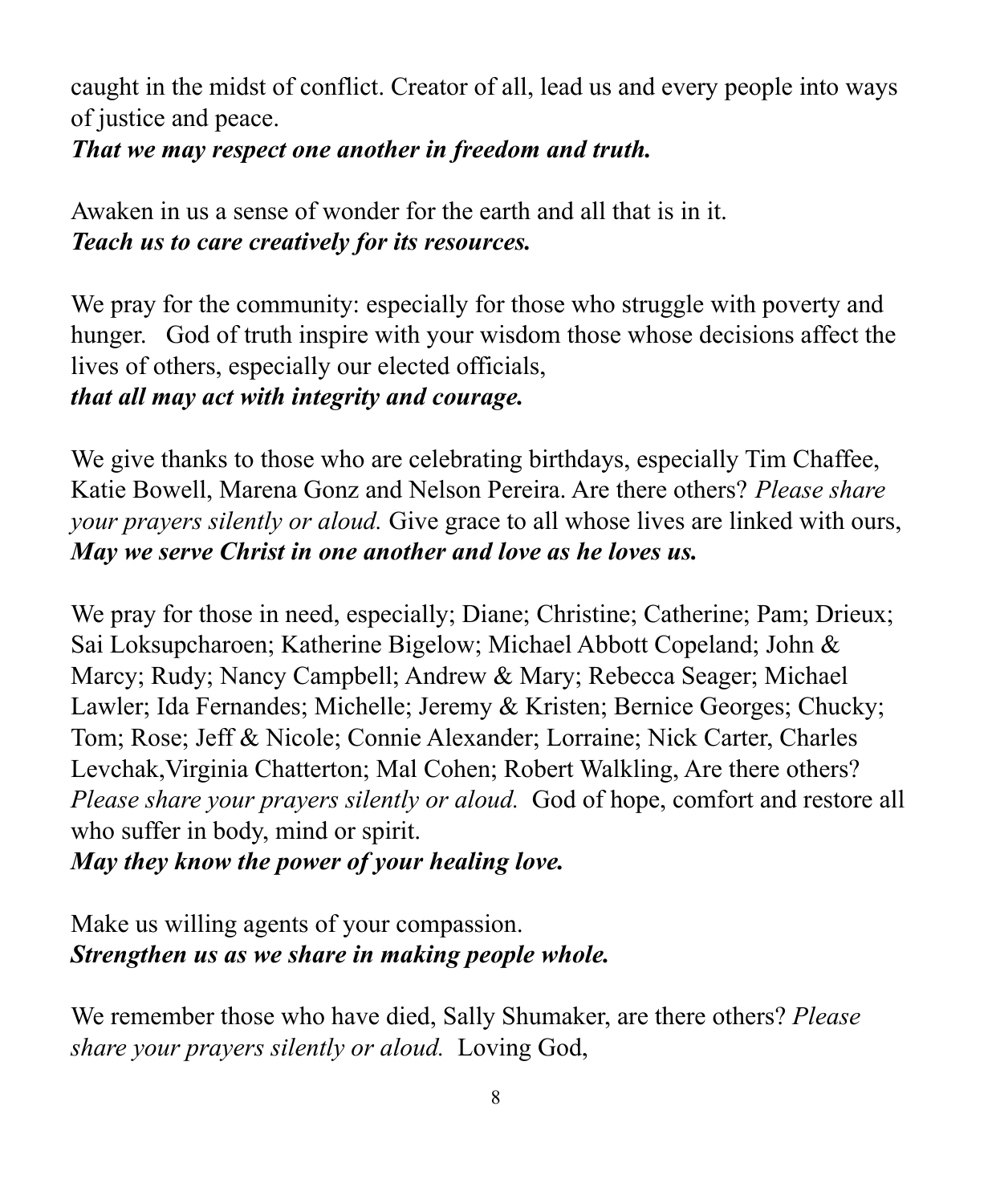*into your hands we commend them.*

Give comfort to those who mourn. *Bring them peace in their time of loss.*

We praise you for all your saints who have entered your eternal glory. *May their example inspire and encourage us.*

**Closing Prayer:** *Lord, you have called us to serve you. Grant that we may walk in your presence: your love in our hearts, your truth in our minds, your strength in our wills; until, at the end of our journey, we know the joy of our homecoming and the welcome of your embrace, through Jesus Christ our Lord. Amen*

#### **The Peace**

*Priest* The peace of the Lord be always with you. *People And also with you.*

#### **The Holy Communion**

#### **The Offertory Sentence**

#### **Anthem I Waited for the Lord** *Felix Mendelssohn*

*Barbara Crowle & Christina Taylor, sopranos I waited for the Lord, he inclined unto me, he heard my complaint. O blest are they that hope and trust in him.*

**Offertory Hymn 142, st. 5** *St. Flavian*

*Abide with us, that so, this life of suf ering overpast, An Easter of unending joy we may attain at last!*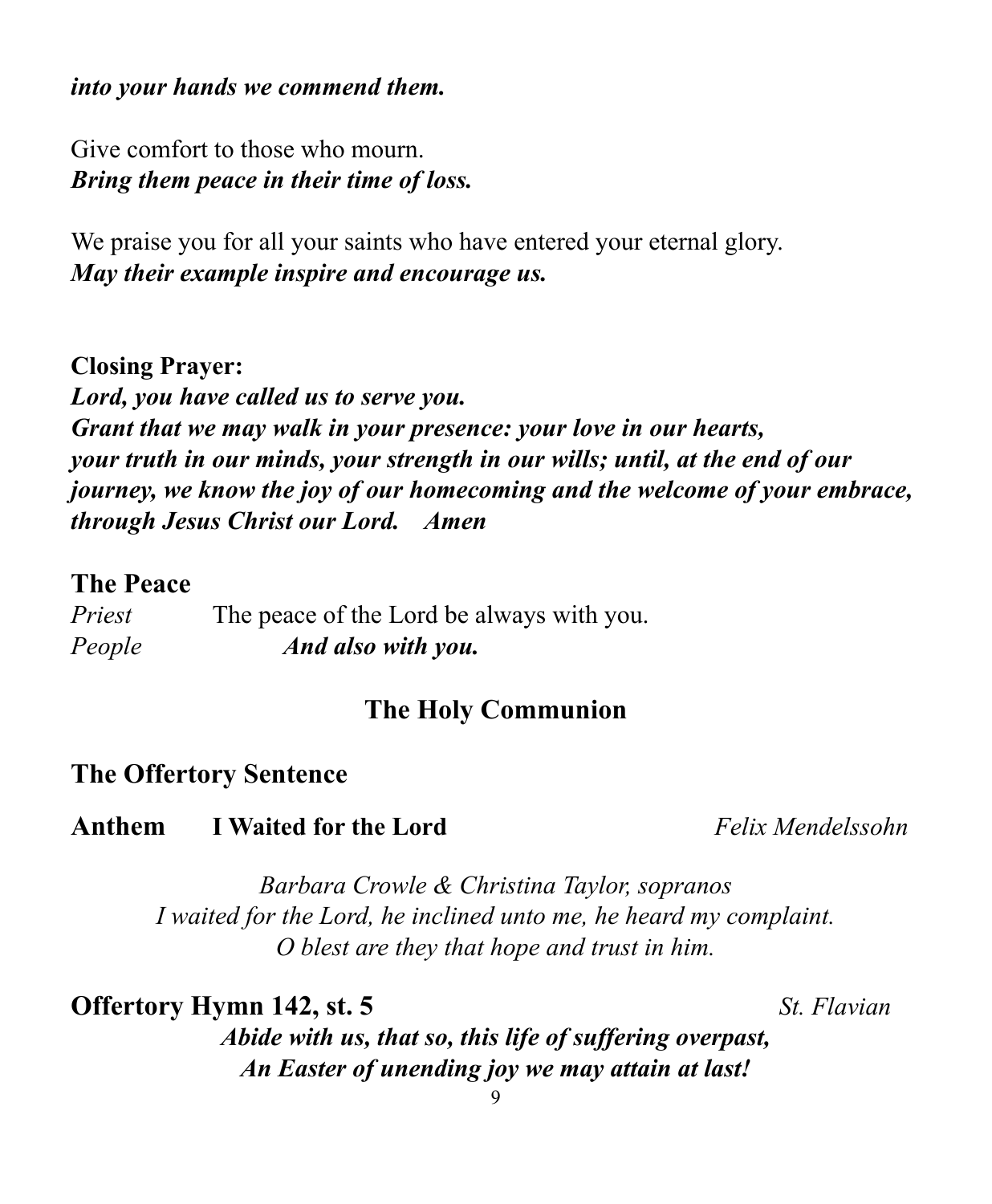# **The Great Thanksgiving: Eucharistic Prayer C** *(BCP, p. 369)*

| Priest | The Lord be with you.                                                                                                                                                                                                                                 |
|--------|-------------------------------------------------------------------------------------------------------------------------------------------------------------------------------------------------------------------------------------------------------|
| People | And also with you.                                                                                                                                                                                                                                    |
| Priest | Lift up your hearts.                                                                                                                                                                                                                                  |
| People | We lift them to the Lord.                                                                                                                                                                                                                             |
| Priest | Let us give thanks to the Lord our God.                                                                                                                                                                                                               |
| People | It is right to give our thanks and praise.                                                                                                                                                                                                            |
| Priest | God of all power, Ruler of the Universe,                                                                                                                                                                                                              |
|        | you are worthy of glory and praise.                                                                                                                                                                                                                   |
| People | Glory to you for ever and ever.                                                                                                                                                                                                                       |
| Priest | At your command all things came to be: the vast expanse of                                                                                                                                                                                            |
|        | interstellar space, galaxies, suns, the planets in their courses, and this                                                                                                                                                                            |
|        | fragile earth, our island home.                                                                                                                                                                                                                       |
| People | By your will they were created and have their being.                                                                                                                                                                                                  |
| Priest | From the primal elements you brought forth the human race, and<br>blessed us with memory, reason, and skill. You made us the stewards<br>of creation. But we turned against you, and betrayed your trust;<br>and we turned against one another.       |
| People | Have mercy, Lord, for we are sinners in your sight.                                                                                                                                                                                                   |
| Priest | Again and again, you called us to return. Through prophets and<br>sages you revealed your righteous Law. And in the fullness of time<br>you sent your only Son, born of a woman, to fulfill your Law, to<br>open for us the way of freedom and peace. |
| People | By his blood, he reconciled us. By his wounds, we are healed.                                                                                                                                                                                         |
| Priest | And therefore we praise you, joining with the heavenly chorus,<br>with prophets, apostles, and martyrs, and with all those<br>in every generation who have looked to you in hope,<br>to proclaim with them your glory, in their unending hymn:        |
|        |                                                                                                                                                                                                                                                       |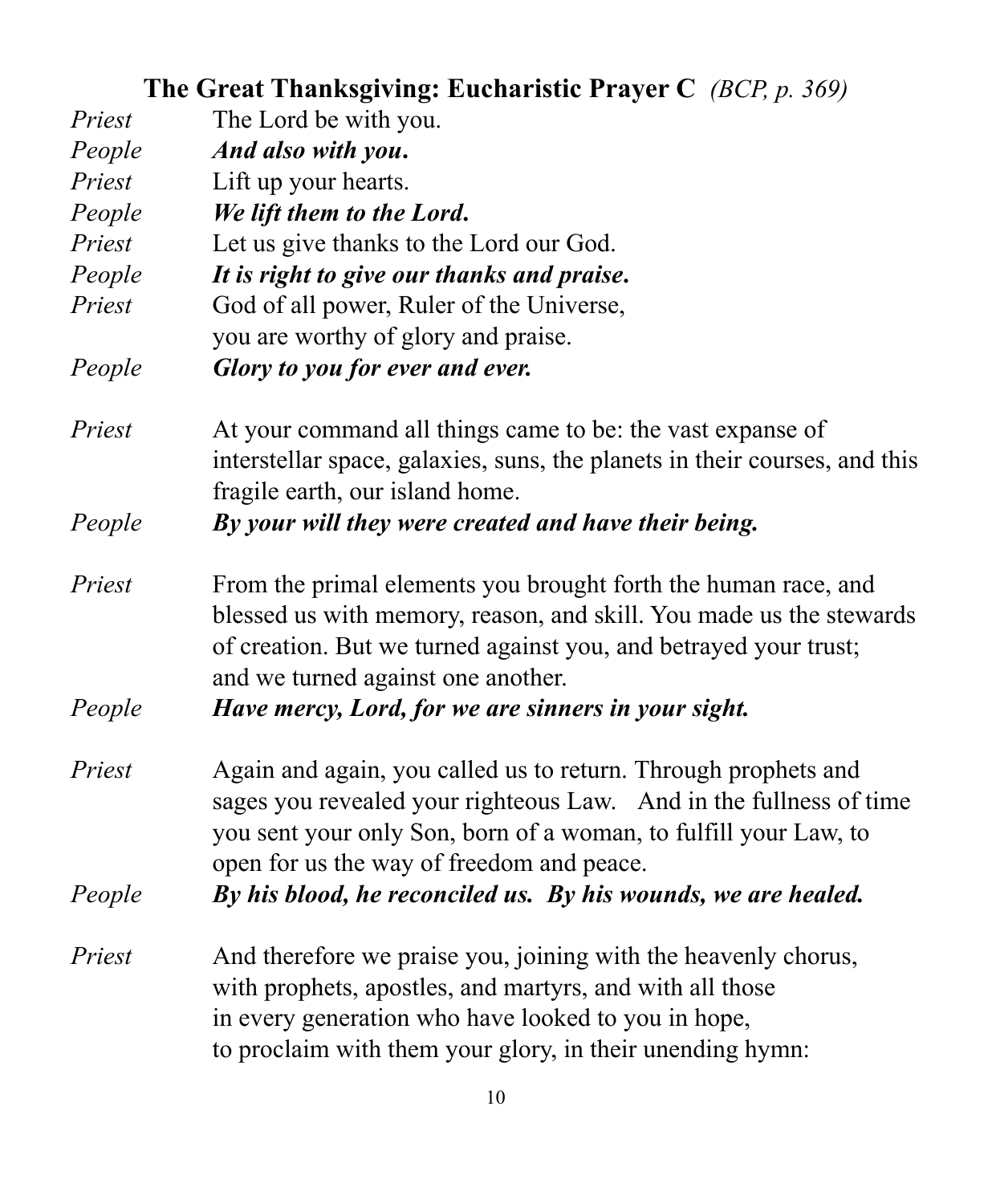#### *(The People kneel or stand, as able.)* **Sanctus and Benedictus: S127**



#### *Priest*

And so, Father, we who have been redeemed by him, and made a new people by water and the Spirit, now bring before you these gifts. Sanctify them by your Holy Spirit to be the Body and Blood of Jesus Christ our Lord.

On the night he was betrayed he took bread, said the blessing, broke the bread, and gave it to his friends, and said, "Take, eat: This is my Body, which is given for you. Do this for the remembrance of me."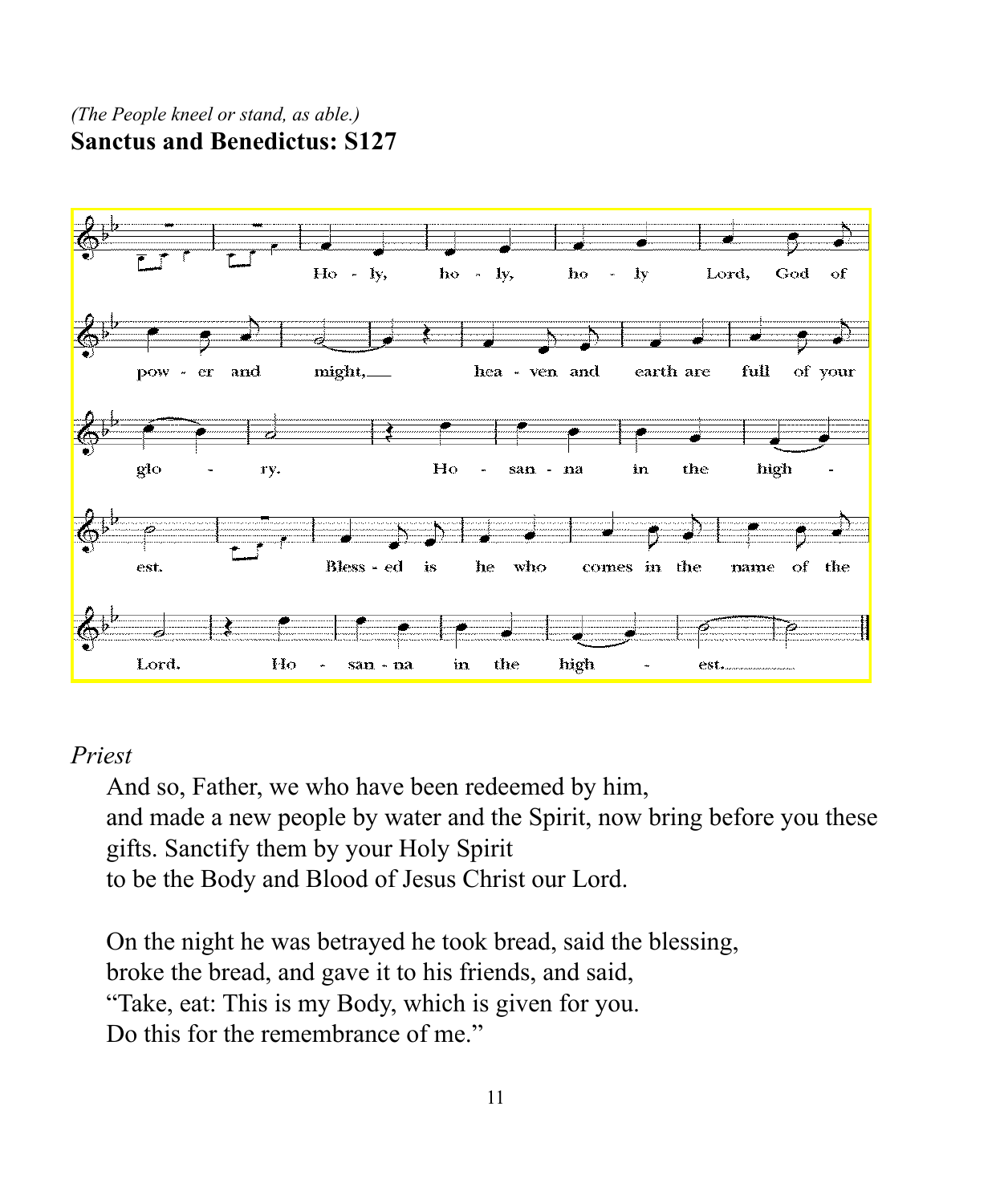After supper, he took the cup of wine, gave thanks, and said, "Drink this, all of you: This is my Blood of the new Covenant, which is shed for you and for many for the forgiveness of sins. Whenever you drink it, do this for the remembrance of me."

Remembering now his work of redemption, and offering to you this sacrifice of thanksgiving,

### *Priest and People*

## *We celebrate his death and resurrection, as we await the day of his coming.*

# *Priest*

Lord God of our Ancestors; God and Father of our Lord Jesus Christ: Open our eyes to see your hand at work in the world about us. Deliver us from the presumption of coming to this Table for solace only, and not for strength; for pardon only, and not for renewal. Let the grace of this Holy Communion make us one body, one spirit in Christ, that we may worthily serve the world in his name.

# *Priest and People*

# *Risen Lord, be known to us in the breaking of the Bread.*

# *Priest*

Accept these prayers and praises, Father, through Jesus Christ our great High Priest, to whom, with you and the Holy Spirit, your Church gives honor, glory, and worship, from generation to generation. *Amen.*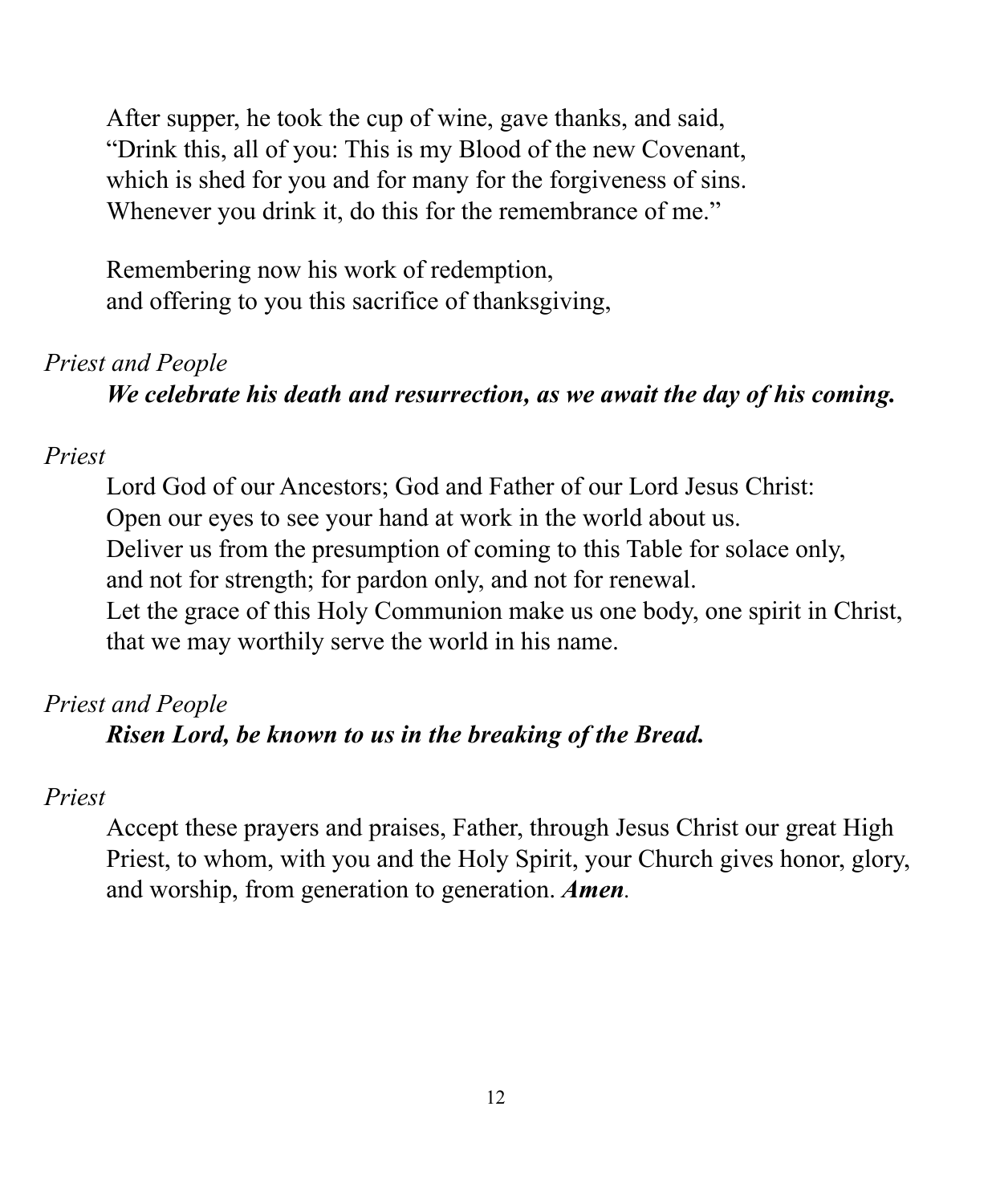#### **The Lord's Prayer**

And now, as our Savior Christ has taught us, we are bold to say *Our Father, who art in heaven, hallowed be thy Name, thy kingdom come, thy will be done, on earth as it is in heaven. Give us this day our daily bread. And forgive us our trespasses, as we forgive those who trespass against us. And lead us not into temptation, but deliver us from evil. For thine is the kingdom, and the power, and the glory, for ever and ever. Amen.*

#### **The Breaking of the Bread**

*A period of silence is kept.*

#### **Christ Our Passover: S153**



This setting may be sung full by all, or by the choir, or as a versicle and response.

### **Ministration of Communion**

*Priest* The Gifts of God for the People of God.

#### *All are welcome to receive Communion.*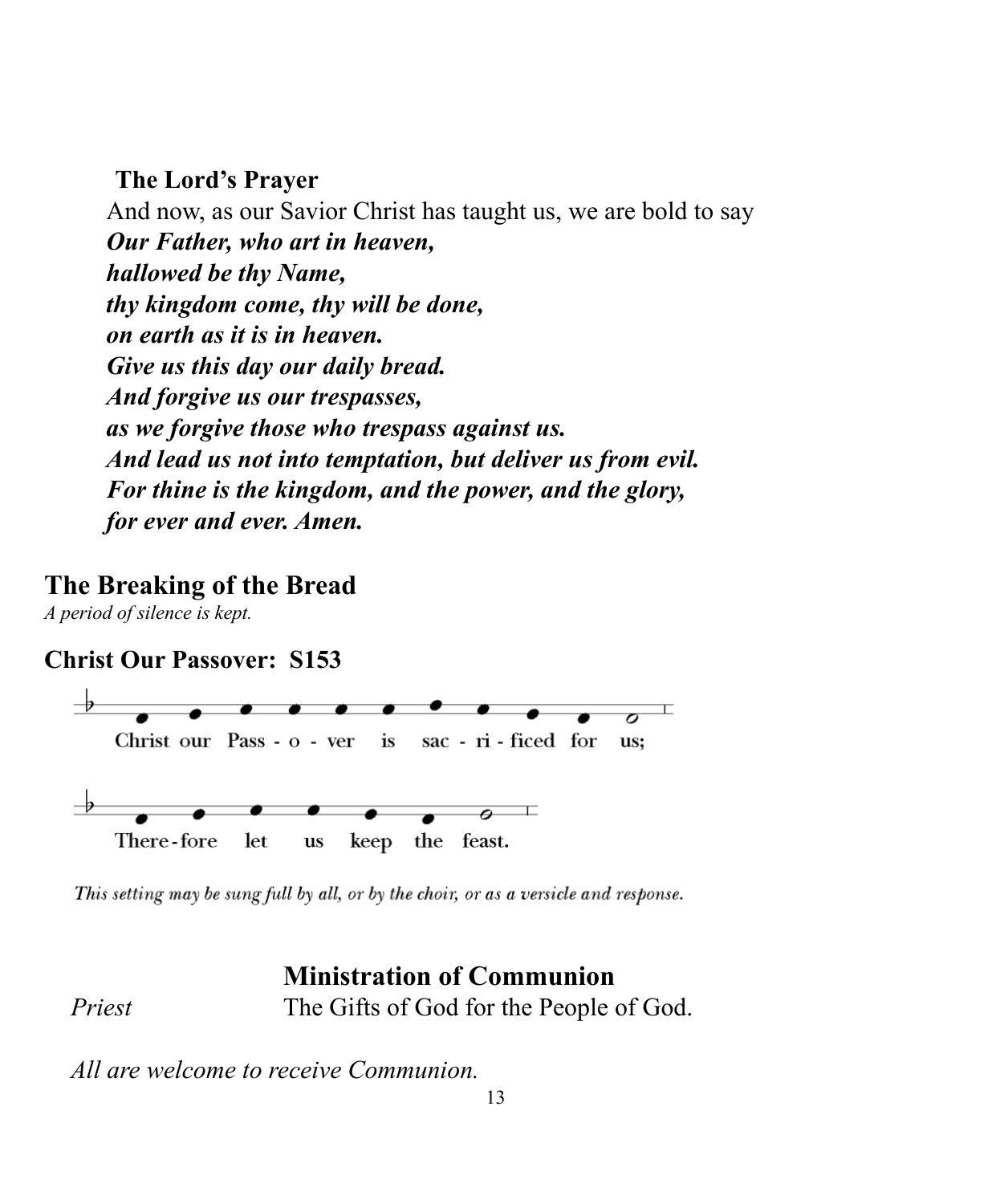#### **Post Communion Prayer**

*Priest* Let us pray. *Loving God, we give you thanks for restoring us in your image and nourishing us with spiritual food in the Sacrament of Christ's Body and Blood. Now send us forth a people, forgiven, healed, renewed; that we may proclaim your love to the world and continue in the risen life of Christ our Savior. Amen.*

#### **The Blessing**

| Hymn 686         | <b>Come, Thou Fount of Every Blessing</b> | Nettleton  |  |
|------------------|-------------------------------------------|------------|--|
| <b>Dismissal</b> |                                           |            |  |
| Priest           | Go in peace to love and serve the Lord.   |            |  |
| People           | <b>Thanks be to God.</b>                  |            |  |
| <b>Postlude</b>  | If Thou But Suffer God to Guide Thee      | J. S. Bach |  |

*You are invited to be seated for the postlude*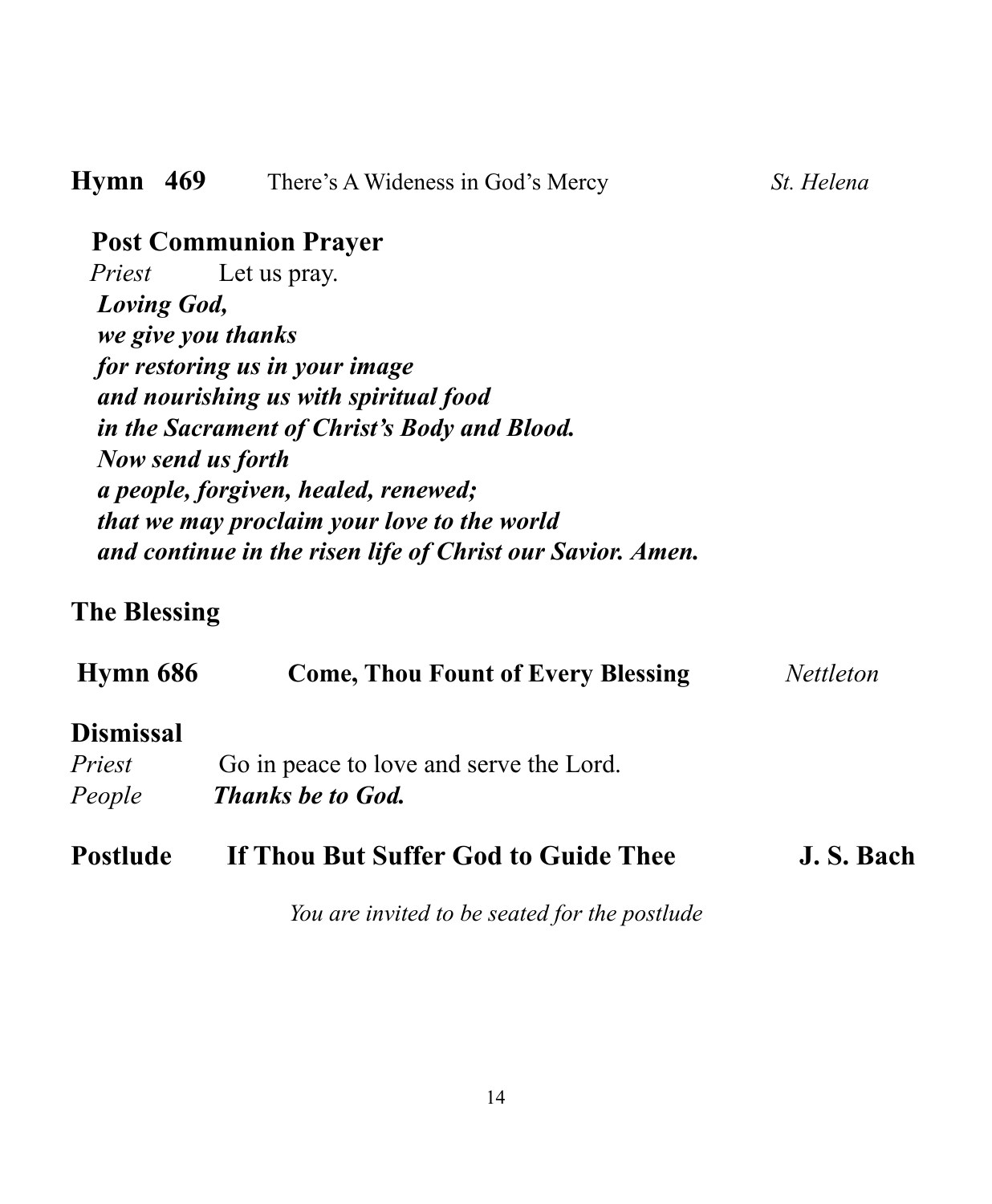# **PRAYER LIST**

Please keep the following in your daily prayers.

**Pray for our church:** For Justin, archbishop of Canterbury; for Michael, presiding bishop; DeDe, our bishop; Glenn, our priest;

Pray for the people of Emmanuel Episcopal Church, Elmira and the people of Grace Episcopal Church, Elmira;

Pray for the people of Misión San Romero de América, their priest, the Rev. Juan Pablo Alvarado, and their seminarian Mario Luna in our companion diocese of El Salvador.Pray for the people of the Diocese of South Dakota in the Episcopal Church; Pray for the people of the Anglican Church of Korea.Pray for our Jubilee Center; the people, wardens, vestry, and staff of this church.

Pray for the world, especially those in the tornado ravaged United States, the innocents who are caught in the midst of conflict, especially in the Ukraine.

**Pray for those with special needs:** Diane; Christine; Pam; Drieux; Catherine Gazda; Sai Loksupcharoen; Katherine Bigelow; Michael Abbott Copeland; John & Marcy; Rudy; Nancy Campbell; Andrew & Mary; Rebecca Seager; Michael Lawler; Ida Fernandes; Michelle; Jeremy & Kristen; Bernice Georges; Chucky; Tom; Rose; Jeff & Nicole; Connie Alexander; Lorraine; Nick Carter, Charles Levchak,Virginia Chatterton, Mal Cohen, Robert Walkling, Samantha & Mike McMullen, Rayleen Kie, Kristen and Lawrence.

**Pray for those with continuing needs:** Shawn Kaiser; Jessica; ;Nancy Pille; Sally; Marsha Brown; Danielle Robbins; Jon Walz Koeppel; Heavenly, Roselle Illsley; Nathaniel Green; Masha Britten;Linda Bobletz,Robert .

**Pray for those celebrating birthdays this week:** Tim Chaffee, Katie Bowell, Marena Gonz and Nelson Pereira.

**Pray for all who govern:** Joe, our president; Kathy, our governor; Jason, our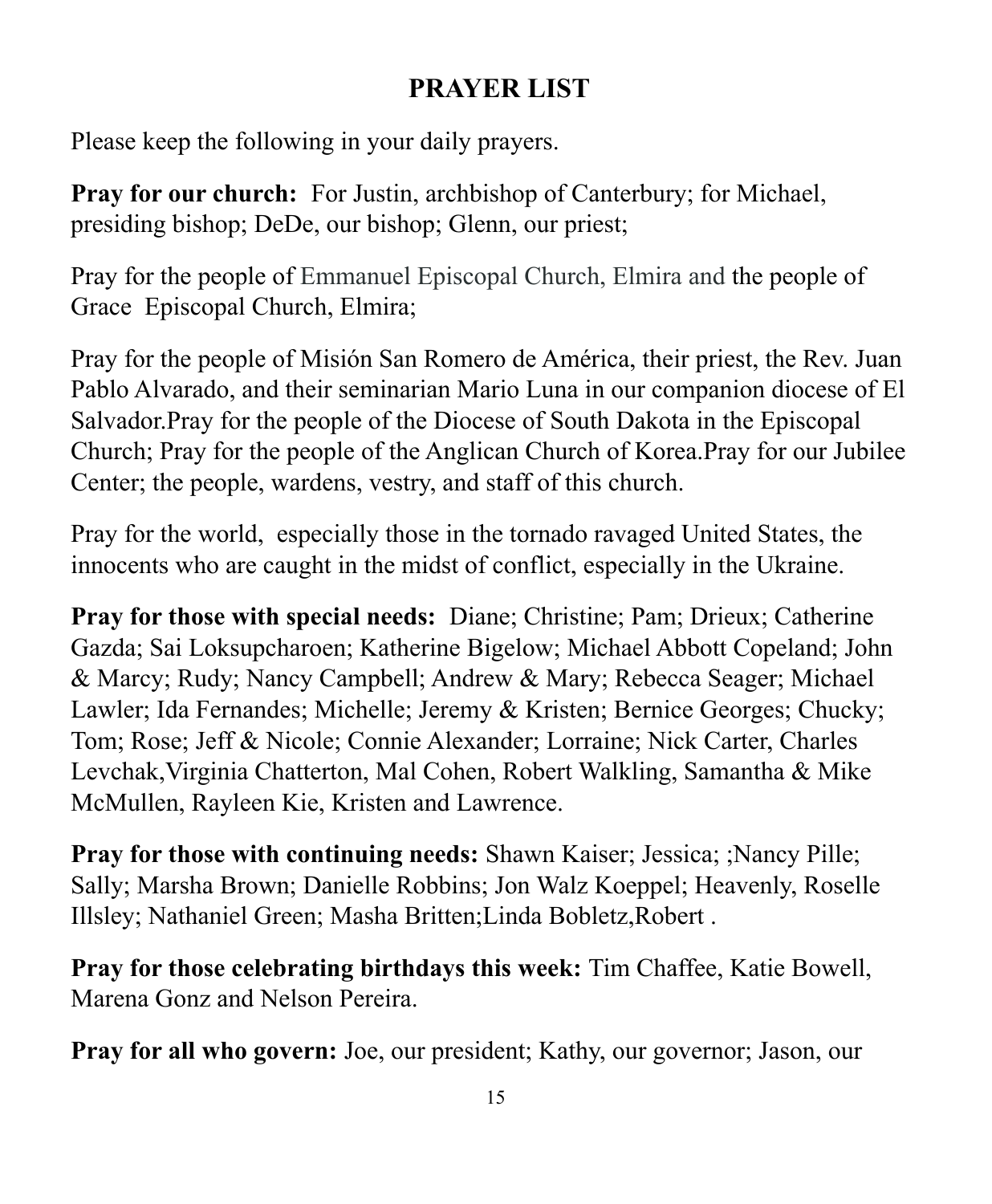county executive, and Jared, our mayor.

**Pray for members, loved ones, and their families in the military:** Kurt Albaugh, Laura & Nick Carter, Darlene Croston, Colin Davis, Wendy Finley, David Komar, Joshua Loch, Marshall Cohen, Ben Sherwood Evans and Seth Thomas.

**Pray for those who have died:** Sally Shumaker.

#### **ANNOUNCEMENTS**

### **LIVE streaming:**

*The Fourth Sunday of Lent, March 27, 2022 at 10 a.m.*

*YouTube: [bit.ly/trinitybinghamton](https://www.youtube.com/c/TrinityMemorialEpiscopalChurch)*

#### **Calendar**

▪ Sunday, March 27, 8:30 am Contemplative Eucharist,

10:00 am Eucharist with Music

- Sunday, March 27 at 11:30 am Forum Presentation on *Forsaken of Man*
- Wednesday, March 30, 10:00 am Virtual Staff Meeting
- Wednesday, March 30, 7 pm Choir and Su Casa
- Thursday, March 31, 7:00 pm Pickleball
- Saturday, April 2, 9:00 am Starting at the bottom

### **Assistance for Ukraine**

The Mission and Ministry Committee of Trinity would like to assist those affected by the violence in Ukraine through donations to Episcopal Renewal and Development. Mission and Ministry is asking the congregation to *contribute to Episcopal Relief and Development by writing a check to ERD* and placing it in the alms basin, mailing it to the office, or handing it to our Ukraine spokesperson, Bill Palmer. Whatever donations to ERD are gathered at Trinity by *Sunday, April 3, will be*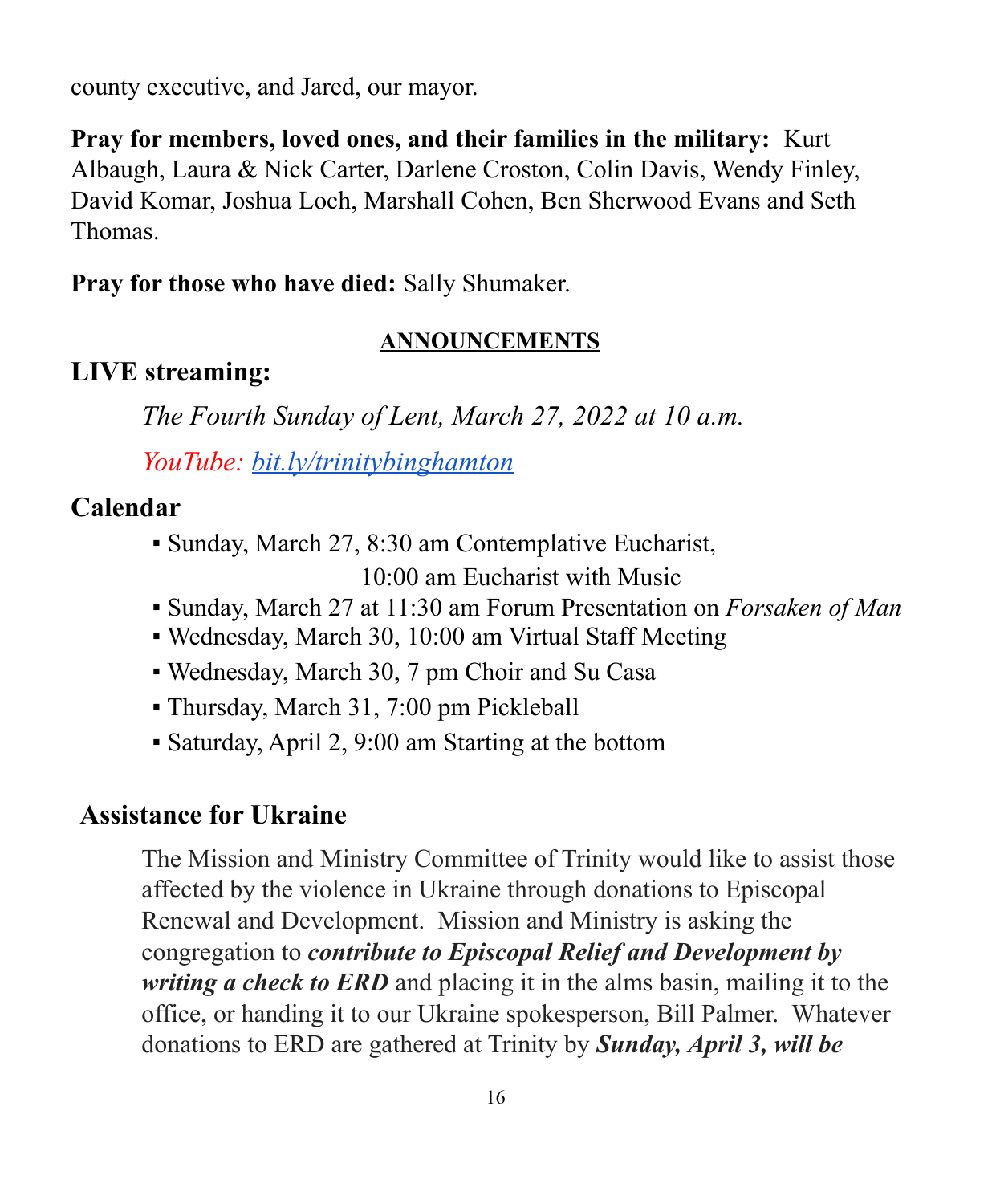*matched by Mission and Ministry funds up to \$2,000.* Once we have collected the checks to ERD, we will mail them together to the Diocese as a Parish offering to assist in ministry to the Ukrainians.

# **Trinity Forum Sundays at 11:30 a.m.**

*In-person Forums will be in the Common Room and on TrinityZoom.org*

At today's forum Tim Smith and Bruce Borton,will be giving a presentation on *Forsaken of Man* which will be performed on April 3 at Trinity.

| <b>March 27, 2022</b>                  | $10:00$ a.m.                                  |
|----------------------------------------|-----------------------------------------------|
| <b>Altar Guild</b>                     | Gale Bump Fortner, Dawn Roessing, Ginny Nolan |
| <b>Acolyte</b>                         | Ken Lattimore                                 |
| Worship Leader                         | Phyllis Amenda                                |
| <b>Eucharistic</b><br><b>Ministers</b> | Phyllis Amenda, John Chaffee                  |
| <b>Lector</b>                          | Peter Koeppel                                 |
| <b>Ushers</b>                          | Bruce Parmelee, Louise Akel                   |
| <b>Digital Minister</b>                | Carl Betcher                                  |

### **Worship Ministries**

# *Last Week's Outreach*

The Canteen Lunch on March 20th was prepared by Christ Church. They made 50 lunches for community members and handed them out through the Gym door.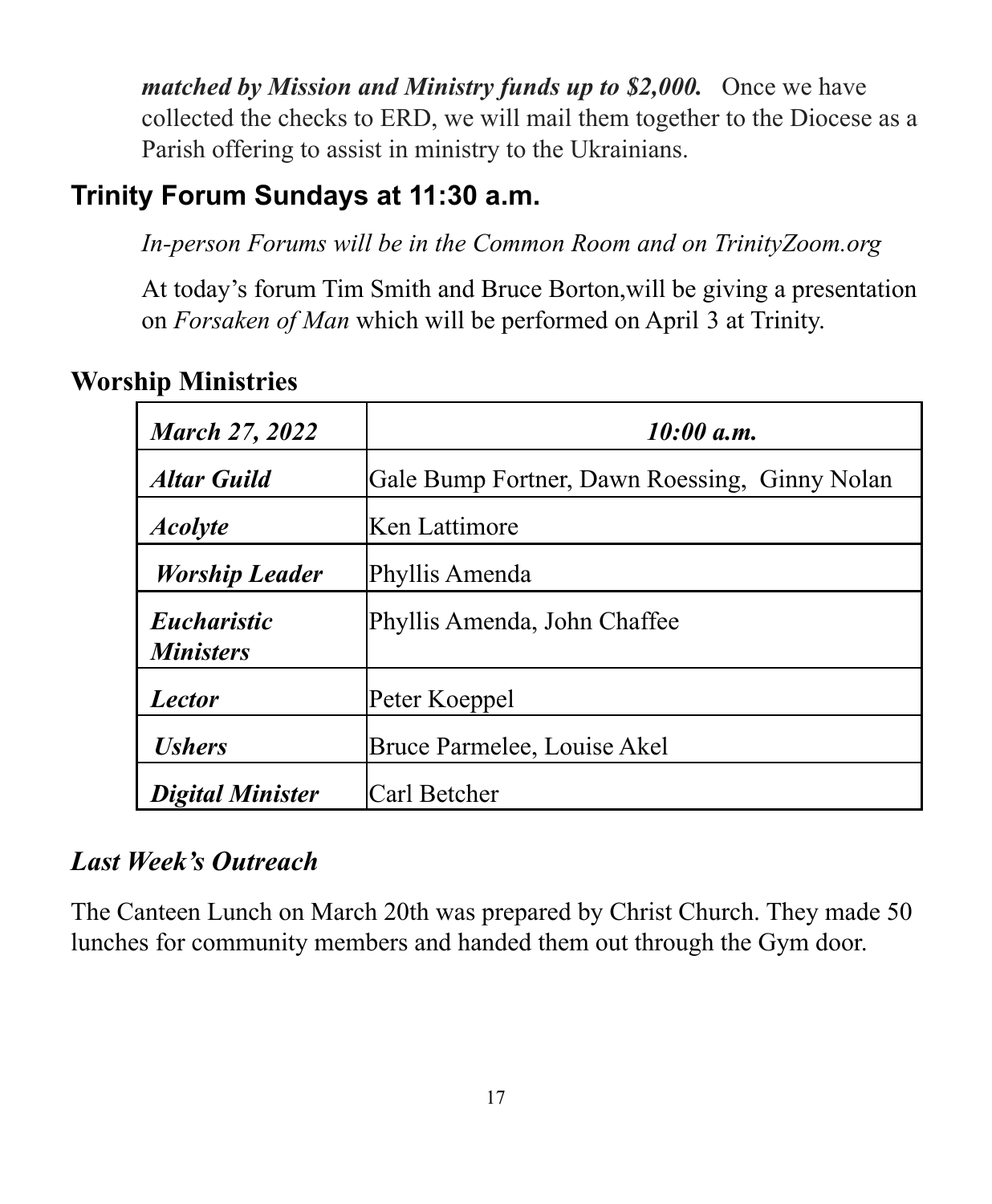## **CHOW NEWS!**

Chow is in great need of donations to refill their shelves. We encourage everyone to please pick up a few non-perishable food items to bring with you next Sunday to add to your regular monetary offering. *Through Christ let us continually offer to God the sacrifice of praise, that is, the fruit of lips that acknowledge his Name. But do not neglect to do good and to share what you have, for such sacrifices are pleasing to God.* (Hebrews 13:15, 16)

#### **Canteen Schedule**

| <b>Date</b>       | Cooking   | <b>Site</b><br><b>Manager</b> | <b>Host</b>       | P/U |
|-------------------|-----------|-------------------------------|-------------------|-----|
| March 27,<br>2022 | St. Marks | Β.<br>Parmelee                | $D$ .<br>Parmelee | N/A |